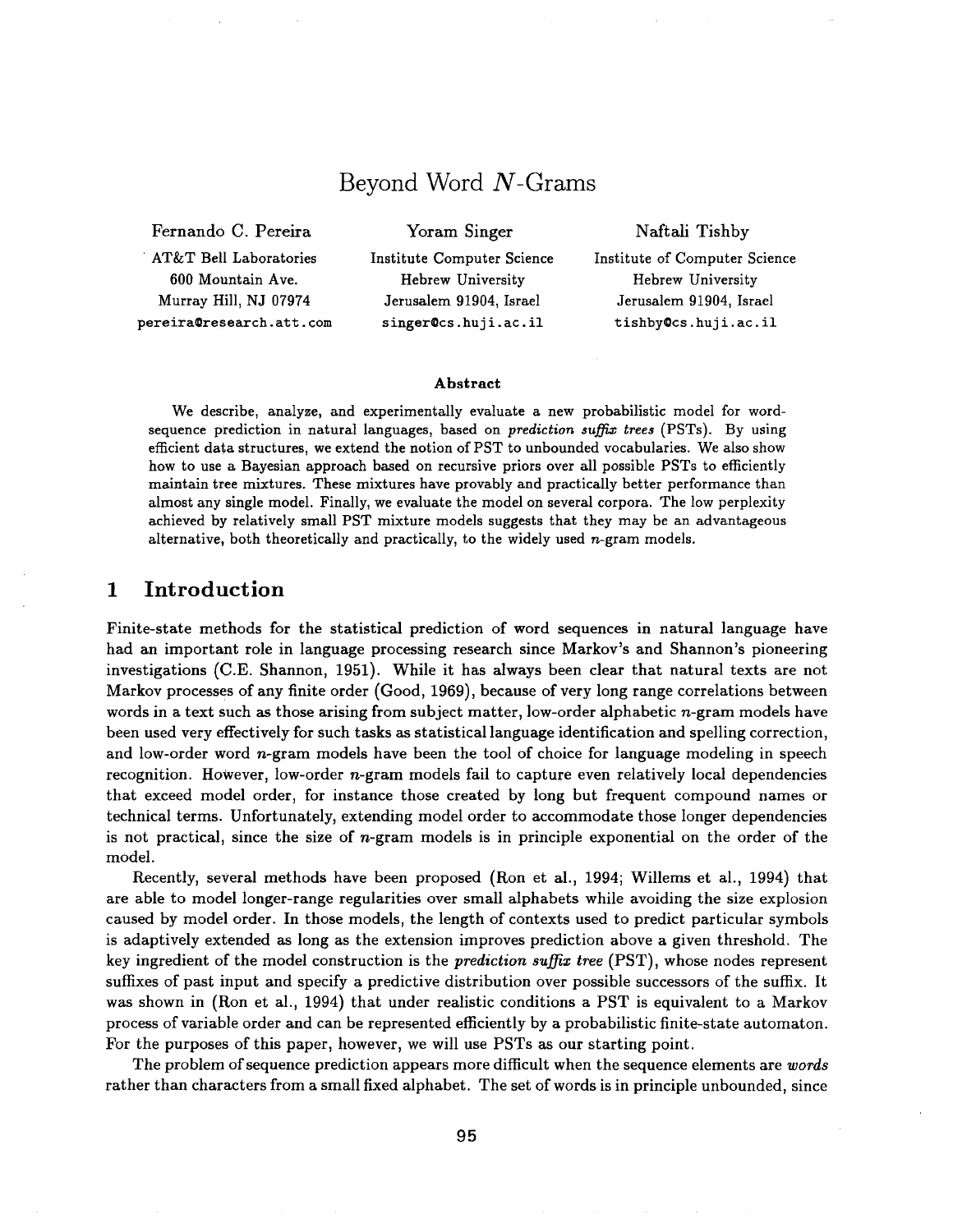in natural language there is always a nonzero probability of encountering a word never seen before. One of the goals of this work is to describe algorithmic and data-structure changes that support the construction of PSTs over unbounded vocabularies. We also extend PSTs with a wildcard symbol that can match against any input word, thus allowing the model to capture statistical dependencies between words separated by a fixed number of irrelevant words.

An even more fundamental new feature of the present derivation is the ability to work with a *mixture* of PSTs. Here we adopted two important ideas from machine learning and information theory. The first is the fact that a mixture over an ensemble of experts (models), when the mixture weights are properly selected, performs better than almost any individual member of that ensemble (DeSantis et al., 1988; Cesa-Bianchi et al., 1993). The second idea is that within a Bayesian framework the sum over exponentially many trees can be computed efficiently using a recursive structure of the tree, as was recently shown by Willems et al. (1994). Here we apply these ideas and demonstrate that the mixture, which can be computed as almost as easily as a single PST, performs better than the most likely (maximum aposteriori  $-$  MAP) PST.

One of the most important features of the present algorithm that it can work in a fully online (adaptive) mode. Specifically, updates to the model structure and statistical quantities can be performed adaptively in a single pass over the data. For each new word, frequency counts, mixture weights and likelihood values associated with each relevant node are appropriately updated. There is not much difference in learning performance between the online and batch modes, as we will see. The online mode seems much more suitable for adaptive language modeling over longer test corpora, for instance in dictation or translation, while the batch algorithm can be used in the traditional manner of n-gram models in sentence recognition and analysis.

From an information-theoretic perspective, prediction is dual to compression and statistical modeling. In the coding-theoretic interpretation of the Bayesian framework, the assignment of priors to novel events is rather delicate. This question is especially important when dealing with a statistically open source such as natural language. In this work we had to deal with two sets of priors. The first set defines a prior probability distribution over *all* possible PSTs in a recursive manner, and is intuitively plausible in relation to the statistical self-similarity of the tree. The second set of priors deals with novel events (words observed for the first time) by assuming a scalable probability of observing a new word at each node. For the novel event priors we used a simple variant of the Good-Turing method, which could be easily implemented online with our data structure. It turns out that the final performance is not terribly sensitive to particular assumptions on priors.

Our successful application of mixture PSTs for word-sequence prediction and modeling make them a valuable approach to language modeling in speech recognition, machine translation and similar applications. Nevertheless, these models still fail to represent explicitly grammatical structure and semantic relationships, even though progress has been made in other work on their statistical modeling. We plan to investigate how the present work may be usefully combined with models of those phenomena, especially local finite-state syntactic models and distributional models of semantic relations.

In the next sections we present PSTs and the data structure for the word prediction problem. We then describe and briefly analyze the learning algorithm. We also discuss several implementation issues. We conclude with a preliminary evaluation of various aspects of the model on several English corpora.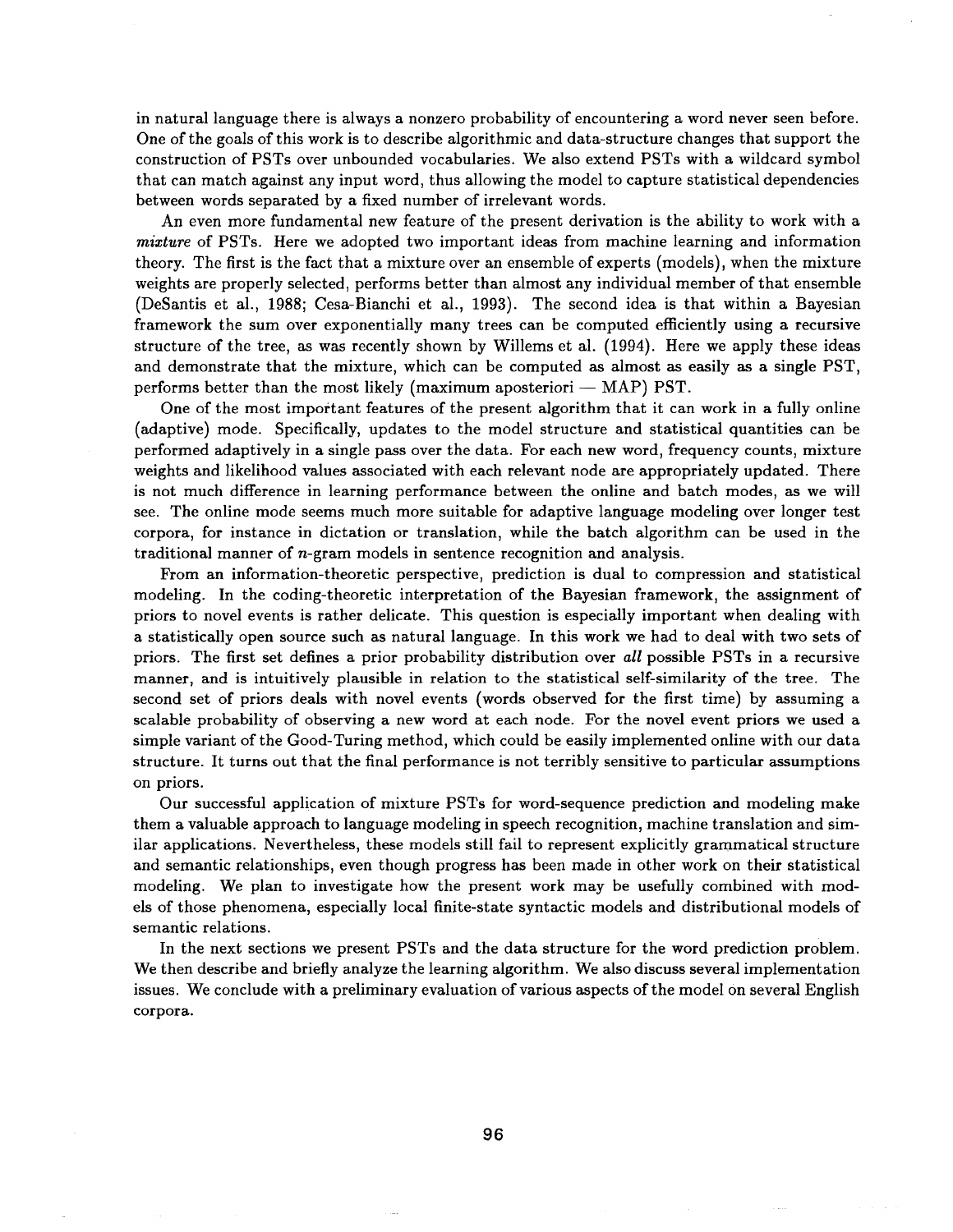#### **2 Prediction Suffix Trees over Unbounded Sets**

i

Let  $U \subseteq \Sigma^*$  be a set of *words* over the finite alphabet  $\Sigma$ , which represents here the set of actual and future words of a natural language. A *prediction suffix tree* (PST) T over U is a finite tree with nodes labeled by distinct elements of  $U^*$  such that the root is labeled by the empty sequence  $\epsilon$ , and if s is a son of s' and s' is labeled by  $a \in U^*$  then s is labeled by wa for some  $w \in U$ . Therefore, in practice it is enough to associate each non-root node with the first word in its label, and the full label of any node can be reconstructed by following the path from the node to the root. In what follows, we will often identify a PST node with its label.

Each PST node s is has a corresponding *prediction function*  $\gamma_s: U' \to [0, 1]$  where  $U' \subset U \cup \{\phi\}$ and  $\phi$  represents a *novel* event, that is the occurrence of a word not seen before in the context represented by s. The value of  $\gamma_s$  is the *next-word probability* function for the given context s. A PST T can be used to generate a stream of words, or to compute prefix probabilities over a given stream. Given a prefix  $w_1 \cdots w_k$  generated so far, the context (node) used for prediction is found by starting from the root of the tree and taking branches corresponding to  $w_k, w_{k-1}, \ldots$  until a leaf is reached or the next son does not exist in the tree. Consider for example the PST shown in Figure 1, where some of the values of  $\gamma_s$  are:

$$
\gamma_{\tt{and\,thefirst'}}(\tt{world})=0.1,\quad \gamma_{\tt{and\,thefirst'}}(\tt{time})=0.6\;,\\ \gamma_{\tt{and\,thefirst'}}(\tt{boy})=0.2\;, \quad \gamma_{\tt{and\,thefirst'}}(\phi)=0.1\;.
$$

When observing the text  $\ldots$  long ago and the first', the matching path from the root ends at the node 'and the first'. Then we predict that the next word is time with probability 0.6 and some other word not seen in this context with probability 0.1. The prediction probability distribution  $\gamma_s$  is estimated from empirical counts. Therefore, at each node we keep a data structure to track of the number of times each word appeared in that context.

*A wildcard symbol,* '\*', is available in node labels to allow a particular word position to be ignored in prediction. For example, the text '... but this was' is matched by the node label 'this \*', which ignores the most recently read word 'was'. Wildcards allow us to model conditional dependencies of general form  $P(x_t|x_{t-i_1}, x_{t-i_2},..., x_{t-i_L})$  in which the indices  $i_1 < i_2 < ... < i_L$ are not necessarily consecutive.

We denote by  $C_T(w_1 \cdots w_n) = w_{n-k} \cdots w_n = s$  the context (and hence a corresponding node in the tree) used for predicting the word  $w_{n+1}$  with a given PST T. Wildcards provide a useful capability in language modeling since syntactic structure may make a word strongly dependent on another a few words back but not on the words in between.

One can easily verify that every standard  $n$ -gram model can be represented by a PST, but the opposite is not true. A trigram model, for instance, is a PST of depth two, where the leaves are all the observed bigrams of words. The prediction function at each node is the trigram conditional probability of observing a word given the two preceding words.

# **3 The Learning Algorithm**

Within the framework of online learning, it is provably (see e.g. (DeSantis et al., 1988; Cesa-Bianchi et al., 1993)) and experimentally known that the performance of a weighted ensemble of models, each model weighted according to its performance (the posterior probability of the model), is not worse and generally much better than any single model in the ensemble. Although there might be exponentially many different PSTs in the ensemble, it has been recently shown (Willems et al., 1994) that a mixture of PSTs can be efficiently computed for small alphabets.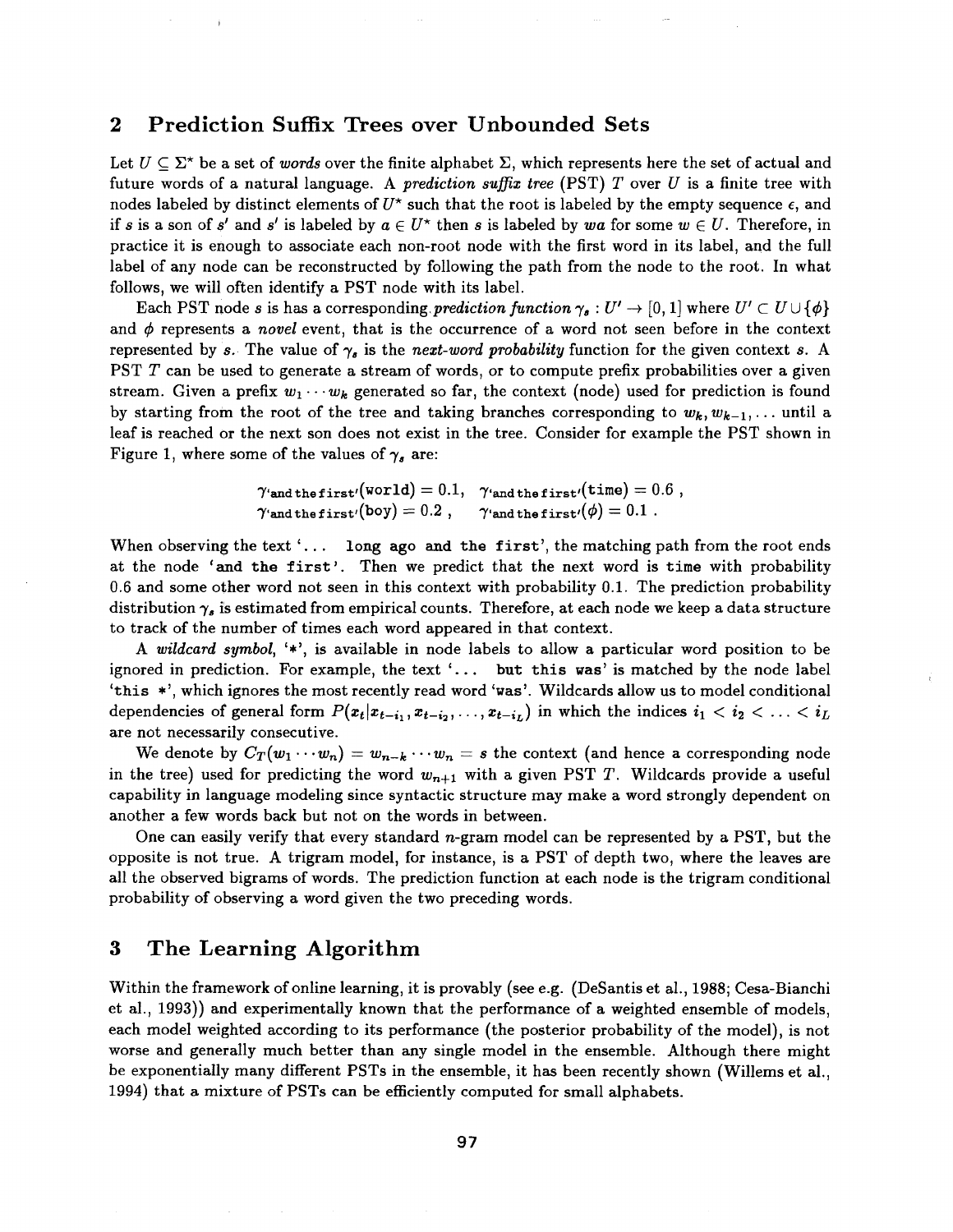

Figure 1: A small example of a PST of words for language modeling. The numbers on the edges are the weights of the sub-trees starting at the pointed node. These weights are used for tracking a mixture of PSTs. The special string \* represents a 'wild-card' that can be matched with any observed word.

Here, we will use the Bayesian formalism to derive an *online* learning procedure for mixtures of PSTs of words. The mixture elements are drawn from some pre-specified set  $\mathcal T$ , which in our case is typically the set of all PSTs with maximal depth  $\leq D$  for some suitably chosen D.

For each PST  $T \in \mathcal{T}$  and each observation sequence  $w_1, \ldots, w_n$ , T's likelihood (or evidence)  $P(w_1, \ldots, w_n|T)$  on that observation sequence is given by:

$$
P(w_1,\ldots,w_n|T)=\prod_{i=1}^n\gamma_{C_T(w_1,\ldots,w_{i-1})}(w_i)\,,\qquad (1)
$$

where  $C_T(w_0) = \epsilon$  is the null (empty) context. The probability of the next word, given the past n observations, is provided by Bayes formula,

$$
P(w_n|w_1,\ldots,w_{n-1}) = \frac{P(w_1,\ldots,w_{n-1},w_n)}{P(w_1,\ldots,w_{n-1})}
$$
\n(2)

$$
= \frac{\sum_{T \in \mathcal{T}} P_0(T) P(w_1, \ldots, w_{n-1}, w_n | T)}{\sum_{T \in \mathcal{T}} P_0(T) P(w_1, \ldots, w_{n-1} | T)}, \qquad (3)
$$

where  $P_0(T)$  is the prior probability of the PST, T.

A naive computation of (3) would be infeasible, because of the size of  $\mathcal T$ . Instead, we use a recursive method in which the relevant quantities for a PST mixture are computed efficiently from related quantities for sub-PSTs. In particular, the PST prior  $P_0(T)$  is defined as follows. A node s has a probability  $\alpha_s$  of being a leaf and a probability  $1 - \alpha_s$  of being an internal node. In the latter case, its sons are either a single wildcard, with probability  $\beta_s$ , or actual words with probability  $1 - \beta_s$ . To keep the derivation simple, we assume here that the probabilities  $\alpha_s$  are independent of s and that there are no wildcards, that is,  $\beta_s = 0$ ,  $\alpha_s = \alpha$  for all s. Context-dependent priors and trees with wildcards can be obtained by a simple extension of the present derivation. Let us also assume that all the trees have maximal depth D. Then  $P_0(T) = \alpha^{n_1} (1 - \alpha)^{n_2}$ , where  $n_1$  is the number of leaves of T of depth less than the maximal depth and  $n_2$  is the number of internal nodes of T.

To evaluate the likelihood of the whole mixture we build a tree of maximal depth  $D$  containing all observation sequence suffixes of length up to D. Thus the tree contains a node s iff  $s =$  $(w_{i-k+1},...,w_i)$  with  $1 \leq k \leq D, 1 \leq i \leq n$ . At each node s we keep two variables.<sup>1</sup> The first,

 $<sup>1</sup>$ In practice, we keep only a ratio related to the two variables, as explained in detail in the next section.</sup>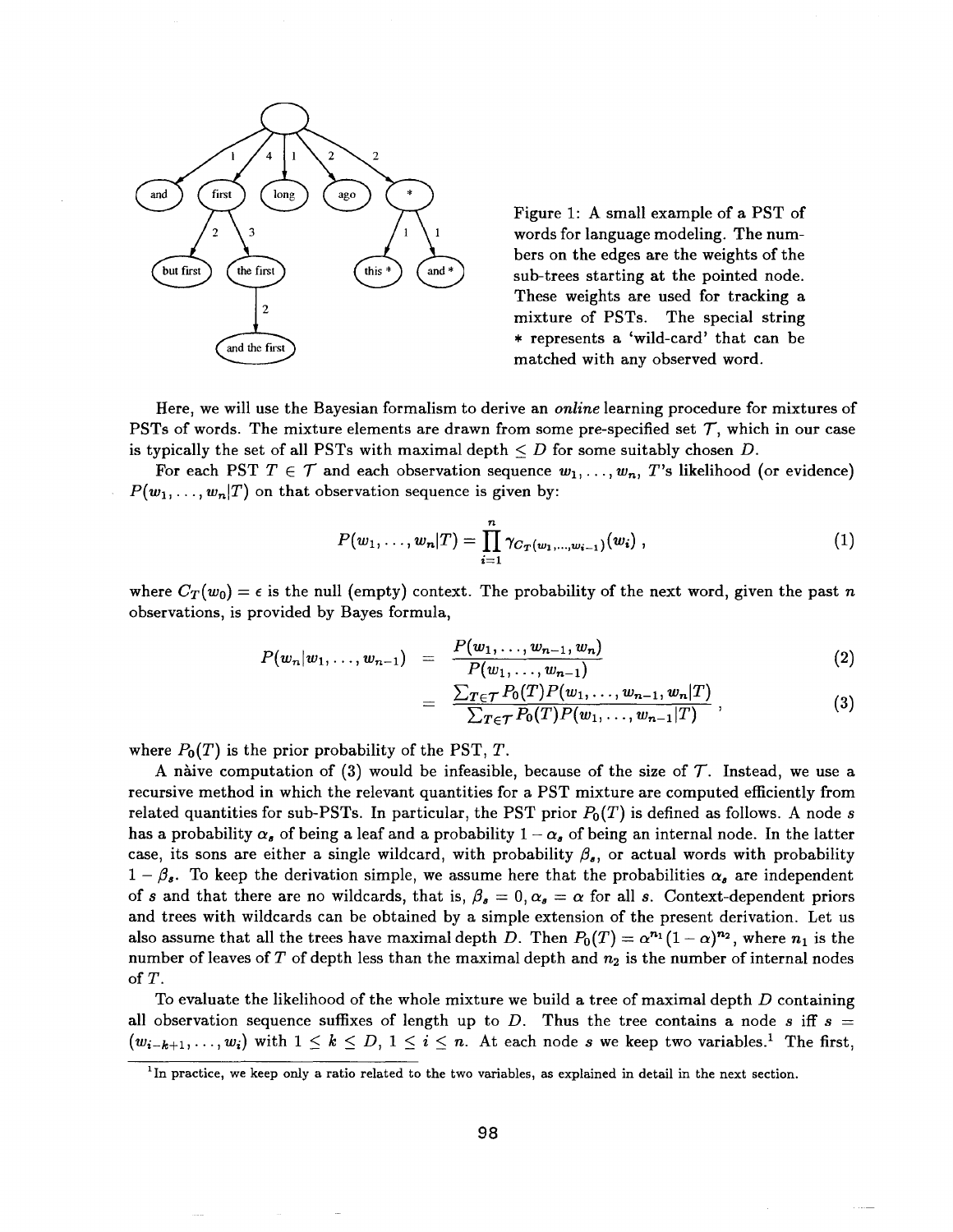$L_n(s)$ , accumulates the likelihood of the node seen as a leaf. That is,  $L_n(s)$  is the product of the predictions of the node on all the observation-sequence suffixes that ended at that node:

$$
L_n(s) = \prod_{\{i \mid C_T(w_1,...,w_{i-1}) = s, 1 \leq i \leq n\}} P(w_i|s) = \prod_{\{i \mid C_T(w_1,...,w_{i-1}) = s, 1 \leq i \leq n\}} \gamma_s(w_i) .
$$
 (4)

For each new observed word  $w_n$ , the likelihood values  $L_n(s)$  are derived from their previous values  $L_{n-1}(s)$ . Clearly, only the nodes labeled by  $w_{n-1}$ ,  $w_{n-2}w_{n-1}$ , ...,  $w_{n-D}\cdots w_{n-1}$  will need likelihood updates. For those nodes, the update is simply multiplication by the node's prediction for  $w_n$ ; for the rest of the nodes the likelihood values do not change:

$$
L_n(s) = \begin{cases} L_{n-1}(s) \gamma_s(w_n) & s = C(w_1, \dots, w_{n-1}), \ |s| \leq D \\ L_{n-1}(s) & \text{otherwise} \end{cases} (5)
$$

The second variable, denoted by  $Lmix_n(s)$ , is the likelihood of the mixture of *all* possible trees that have a subtree rooted at s on the observed suffixes (all observations that reached s).  $Lmix_n(s)$ is calculated recursively as follows:

$$
Lmix_n(s) = \alpha L_n(s) + (1-\alpha) \prod_{u \in U} Lmix_n(us), \qquad (6)
$$

The recursive computation of the mixture likelihood terminates at the leaves:

$$
Lmix_n(s) = L_n(s) \text{ if } |s| = D. \tag{7}
$$

In summary, the mixture likelihood values are updated as follows:

!

$$
Lmix_n(s) = \begin{cases} L_n(s) & s = C(w_1, \ldots, w_{n-1}), \ |s| = D \\ \alpha L_n(s) + (1 - \alpha) \prod_{u \in U} Lmix_n(us) & s = C(w_1, \ldots, w_{n-1}), \ |s| < D \\ Lmix_{n-1}(s) & \text{otherwise} \end{cases} \tag{8}
$$

At first sight it would appear that the update of *Lmix<sub>n</sub>* would require contributions from an arbitrarily large subtree, since  $U$  may be arbitrarily large. However, only the subtree rooted at  $(w_{n-|s|-1} s)$  is actually affected by the update. Thus the following simplification holds:

$$
\prod_{u\in U} Lmix_n(us) = Lmix_n(w_{n-|s|-1} s) \times \prod_{u\in U, u\neq w_{n-|s|-1}} Lmix_n(us) . \qquad (9)
$$

Note that  $Lmix_n(s)$  is the likelihood of the weighted mixture of trees rooted at s on *all* past observations, where each tree in the mixture is weighted with its proper prior. Therefore,

$$
Lmix_n(\epsilon) = \sum_{T \in \mathcal{T}} P_0(T) P(w_1, \ldots, w_n | T) , \qquad (10)
$$

where T is the set of trees of maximal depth D and  $\epsilon$  is the null context (the root node). Combining Equations (3) and (10), we see that the prediction of the whole mixture for next word is the ratio of the likelihood values  $Lmix_n(\epsilon)$  and  $Lmix_{n-1}(\epsilon)$  at the root node:

$$
P(w_n|w_1,\ldots,w_{n-1})=Lmix_n(\epsilon)/Lmix_{n-1}(\epsilon).
$$
\n(11)

A given observation sequence matches a unique path from the root to a leaf. Therefore the time for the above computation is linear in the tree depth (maximal context length). After predicting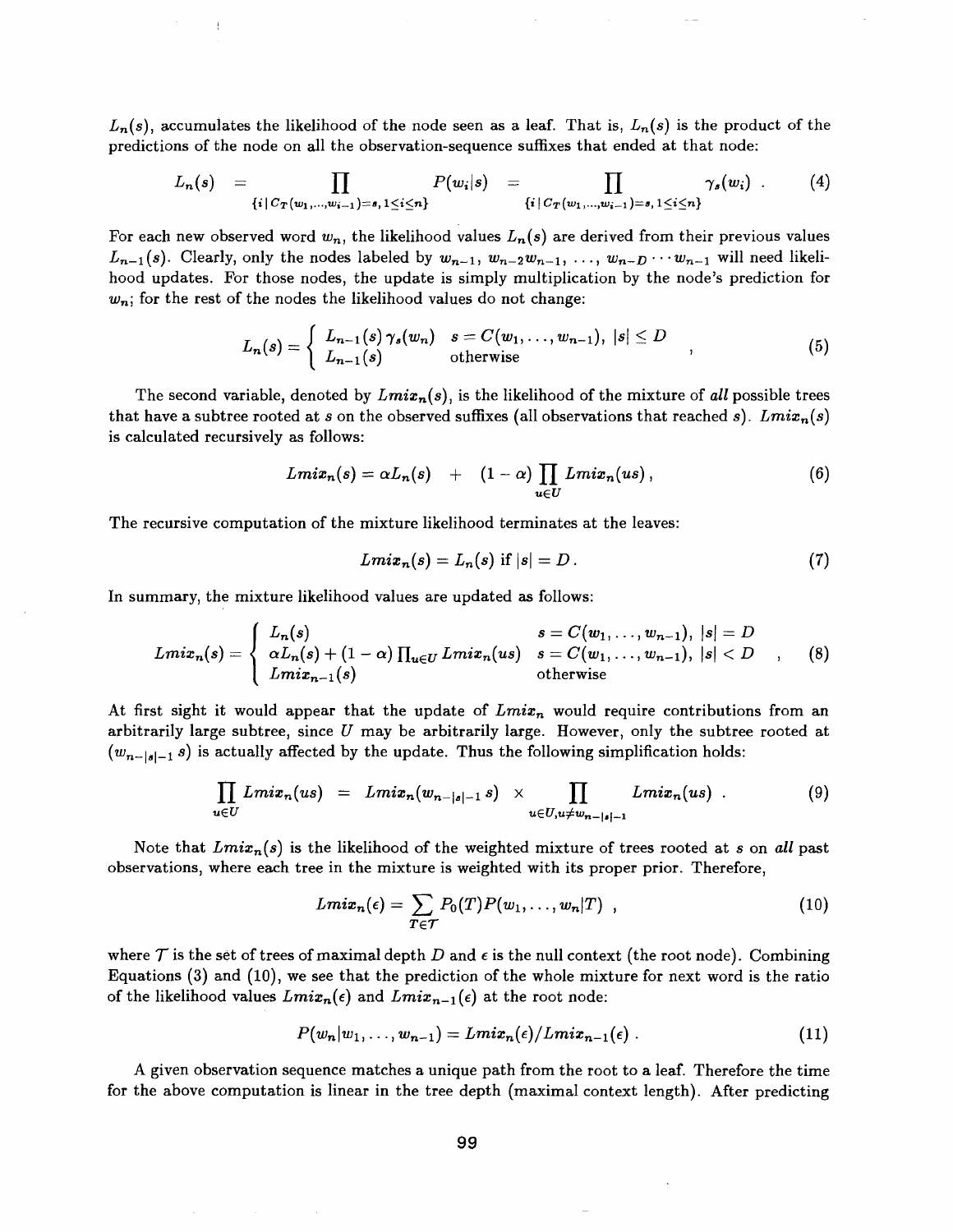the next word the counts are updated simply by increasing by one the count of the word, if the word already exists, or by inserting a new entry for the new word with initial count set to one. Based on this scheme several n-gram estimation methods, such as Katz's backoff scheme (Katz, 1987), can be derived. Our learning algorithm has, however, the advantages of not being limited to a constant context length (by setting  $D$  to be arbitrarily large) and of being able to perform online adaptation. Moreover, the interpolation weights between the different prediction contexts are automatically determined by the performance of each model on past observations.

In summary, for each observed word we follow a path from the root of the tree (back in the text) until a longest context (maximal depth) is reached. We may need to add new nodes, with new entries in the data structure, for the first appearance of a word. The likelihood values of the mixture of subtrees (Equation 8) are returned from each level of that recursion up to the root node. The probability of the next word is then the ratio of two consecutive likelihood values returned at the root.

For prediction without adaptation, the same method is applied except that nodes are not added and counts are not updated. If the prior probability of the wildcard,  $\beta$ , is positive, then at each level the recursion splits, with one path continuing through the node labeled with the wildcard and the other through the node corresponding to the proper suffix of the observation. Thus, the update or prediction time is in that case  $O(2^D)$ . Since D is usually very small (most currently used word  $n$ -grams models are trigrams), the update and prediction times are essentially linear in the text length.

It remains to describe how the probabilities,  $P(w|s) = \gamma_s(w)$  are estimated from empirical counts. This problem has been studied for more than thirty years and so far the most common techniques are based on variants of the Good-Turing (GT) method (Good, 1953; Church and Gale, 1991). Here we give a description of the estimation method that we implemented and evaluated. We are currently developing an alternative approach for cases when there is a known (arbitrarily large) bound on the maximal size of the vocabulary  $U$ .

Let  $n_1^s, n_2^s, \ldots, n_r^s$ , respectively, be the counts of occurrences of words  $w_1, w_2, \ldots, w_{r^s}$  at a given context (node)  $s$ , where  $r'$  is the total number of different words that have been observed at node s. The total text size in that context is thus  $n^s = \sum_{i=1}^{r^s} n_i^s$ . We need estimates of  $\gamma_s(w_i)$  and of  $\gamma_s(w_0)$ , the probability of observing a new word  $w_0$  at node s. The GT method sets  $\gamma_s(w_0) = \frac{t_1^s}{n^s}$ , where  $t_1$  is the total number of words that were observed only once in that context. This method has several justifications, such as a Poisson assumption on the appearance of new words (Fisher et al., 1943). It is, however, difficult to analyze and requires keeping track of the rank of each word. Our learning scheme and data structures favor instead any method that is based only on word counts. In source coding it is common to assign to novel events the probability  $\frac{r}{n+r}$ . In this case the probability  $\gamma_s(w_i)$  of a word that has been observed  $n_i^s$  times is set to  $\frac{n_i^s}{n^s+r^s}$ . As reported in (Witten and Bell, 1991), the performance of this method is similar to the GT estimation scheme, yet it is simpler since only the number of different words and their counts are kept.

Finally, a careful analysis should be made when predicting novel events (new words). There are two cases of novel events: (a) an occurrence of an entirely new word, that has never been seen before in any context; (b) an occurrence of a word that has been observed in some context, but is new in the current context.

The following coding interpretation may help to understand the issue. Suppose some text is communicated over a channel and is encoded using a PST. Whenever an entirely new word is observed (first case) it is necessary to first send an indication of a novel event and then transfer the identity of that word (using a lower level coder, for instance a PST over the alphabet  $\Sigma$  in which the words in U are written. In the second case it is only necessary to transfer the identity of the word,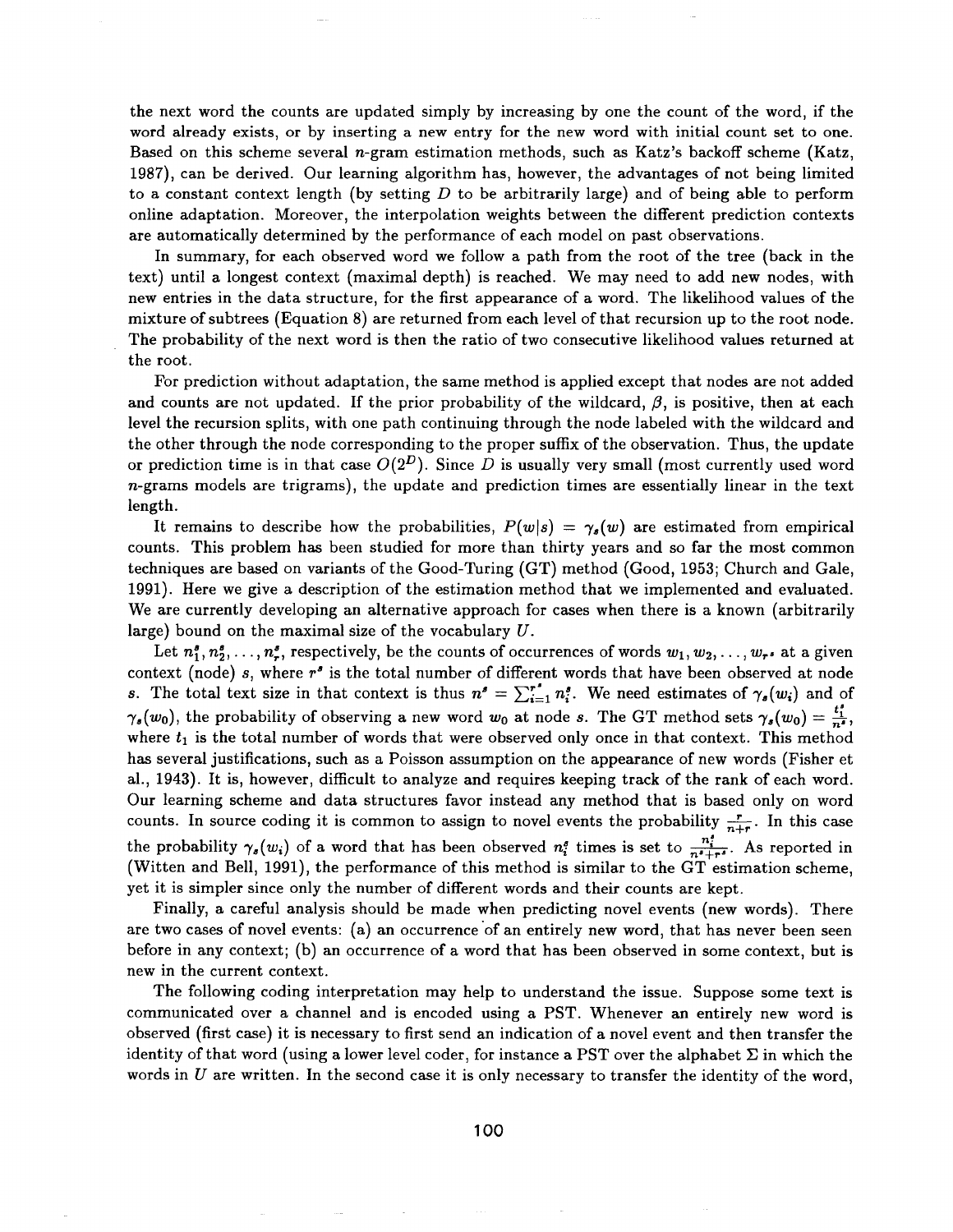by referring to the shorter context in which the word has already appeared. Thus, in the second case we incur an additional description cost for a new word in the current context. A possible solution is to use a shorter context (one of the ancestors in the PST) where the word has already appeared, and multiply the probability of the word in that shorter context by the probability that the word is new. This product is the probability of the word.

In the case of a completely new word, we need to multiply the probability of a novel event by an additional factor  $P_0(w_n)$  interpreted as the prior probability of the word according to a lower-level model. This additional factor is multiplied at all the nodes along the path from the root to the maximal context of this word (a leaf of the PST). In that case, however, the probability of the next word  $w_{n+1}$  remains independent of this additional prior, since it cancels out nicely:

$$
P(w_{n+1}|w_1,\ldots,w_n)=\frac{Lmix_{n+1}(\epsilon)\times P_0(w_n)}{Lmix_n(\epsilon)\times P_0(w_n)}=\frac{Lmix_{n+1}(\epsilon)}{Lmix_n(\epsilon)}\ . \hspace{1.5cm} (12)
$$

Thus, an entirely new word can be treated simply as a word that has been observed at all the nodes of the PST. Moreover, in many language modeling applications we need to predict only that the next event is a new word, without specifying the word itself. In such cases the update derivation remains the same as in the first case above.

### **4 Efficient Implementation of PSTs of Words**

Natural language is often bursty (Church, this volume), that is, rare or new words may appear and be used relatively frequently for some stretch of text only to drop to a much lower frequency of use for the rest of the corpus. Thus, a PST being build online may only need to store information about those words for a short period. It may then be advantageous to prune PST nodes and remove small counts corresponding to rarely used words. Pruning is performed by removing all nodes from the suffix tree whose counts are below a threshold, after each batch of K observations. We used a pruning frequency K of 1000000 and a pruning threshold of 2 in some of our experiments.

Pruning during online adaptation has two advantages. First, it improves memory use. Second, and less obvious, predictive power may be improved. Rare words tend to bias the prediction functions at nodes with small counts, especially if their appearance is restricted to a small portion of the text. When rare words are removed from the suffix tree, the estimates of the prediction probabilities at each node are readjusted reflect better the probability estimates of the more frequent words. Hence, part of the bias in the estimation may be overcome.

To support fast insertions, searches and deletions of PST nodes and word counts we used a hybrid data structure. When we know in advance a (large) bound on vocabulary size, we represent the root node by arrays of word counts and possible sons subscripted by word indices. At other nodes, we used *splay* trees (Sleator and Tarjan, 1985) to store both the counts and the branches to longer contexts. Splay trees support search, insertion and deletion in amortized  $O(\log(n))$  time per operation. Furthermore, they reorganize themselves to so as to decrease the cost of accessing to the most frequently accessed elements, thus speeding up access to counts and subtrees associated to more frequent words. Figure 2 illustrates the hybrid data structure:

The likelihood values  $Lmix_n(s)$  and  $L_n(s)$  decrease exponentially fast with n, potentially causing numerical problems even if log representation is used. Moreover, we are only interested in the predictions of the mixtures; the likelihood values are only used to weigh the predictions of different nodes. Let  $\tilde{\gamma}_{s}(w_{n})$  be the prediction of the *weighted* mixture of all subtrees rooted below s (including s itself) for  $w_n$ . By following the derivation presented in the previous section it can be verified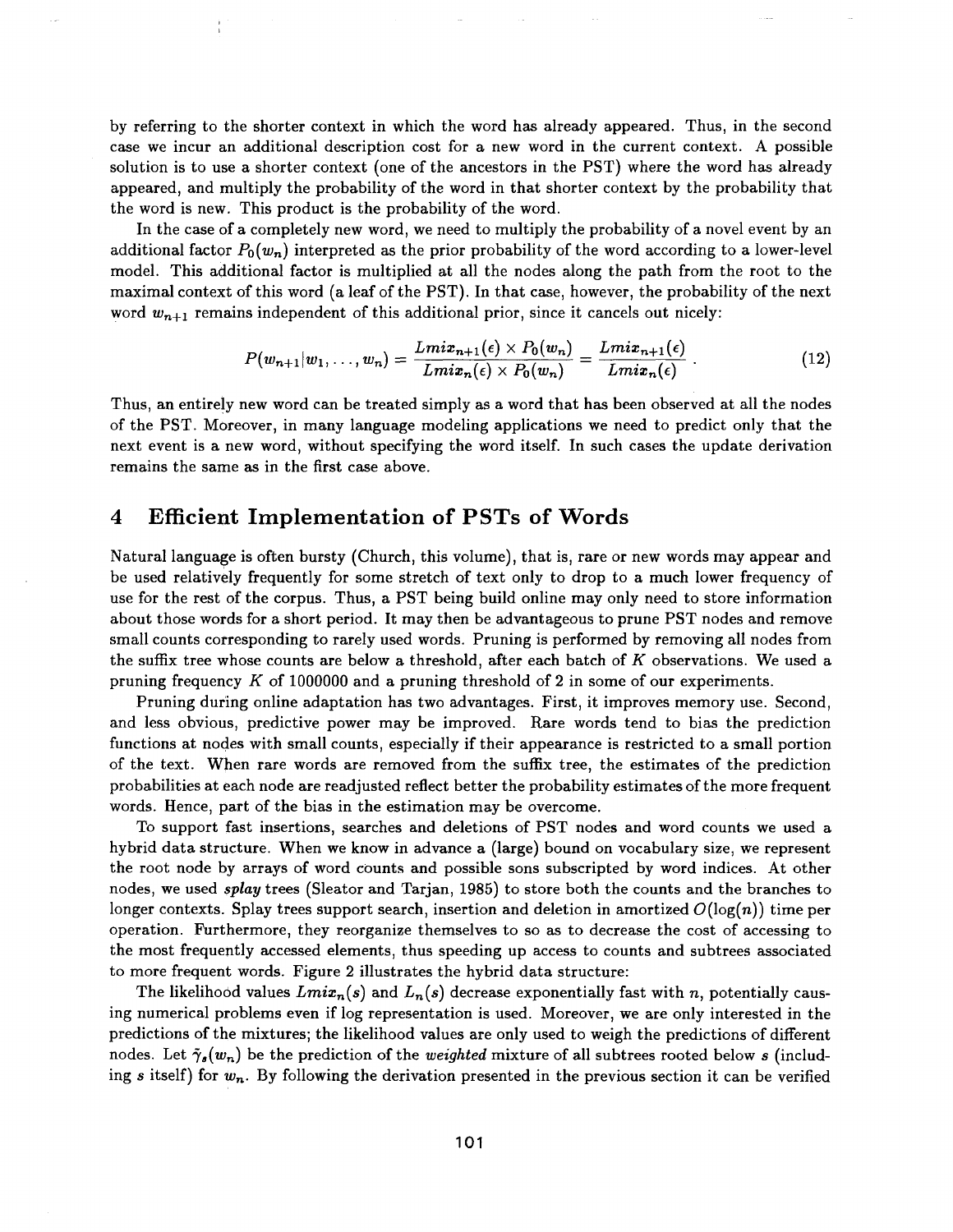

Figure 2: The hybrid data structure that represents the suffix tree and the prediction functions at each node.

that,

$$
\tilde{\gamma}_s(w_{n+1}) = q_n(s)\gamma_s(w_{n+1}) + (1-q_n(s))\tilde{\gamma}_{(w_{n-|s|},s)}(w_{n+1}), \qquad (13)
$$

where

$$
q_n(s) = \alpha L_n(s) / \left( \alpha L_n(s) + (1-\alpha) \prod_{u \in U} Lmix_n(us) \right) \qquad (14)
$$

$$
= 1/\left(1+\frac{(1-\alpha)\prod_{u\in U} Lmix_n(us)}{\alpha L_n(s)}\right) . \hspace{1.5cm} (15)
$$

Define

$$
R_n(s) = \log\left(\frac{\alpha L_n(s)}{(1-\alpha)\prod_{u\in U} Lmix_n(us)}\right) \quad . \tag{16}
$$

Setting  $R_0(s) = \log(\alpha/(1-\alpha))$  for all *s*,  $R_n(s)$  is updated as follows:

$$
R_{n+1}(s) = R_n(s) + \log \left( \gamma_s(w_{n+1}) \right) - \log \left( \tilde{\gamma}_{(w_{n-|s|},s)}(w_{n+1}) \right) , \qquad (17)
$$

and  $q_n(s) = 1/(1 + e^{-R_n(s)})$ . Thus, the probability of  $w_{n+1}$  is propagated along the path corresponding to suffixes of the observation sequence towards the root as follows,

$$
\tilde{\gamma}_s(w_{n+1}) = \begin{cases} \gamma_s(w_{n+1}) & s = C(w_1, \ldots, w_n), \, |s| = D \\ q_n \gamma_s(w_{n+1}) + (1 - q_n) \tilde{\gamma}_{(w_{n-1}s)}(w_{n+1}) & s = C(w_1, \ldots, w_n), \, |s| < D \end{cases} \tag{18}
$$

Finally, the prediction of the complete mixture of PSTs for  $w_n$  is simply given by  $\tilde{\gamma}_{\epsilon}(w_n)$ .

### **5 Evaluation**

We tested our algorithm in two modes. In online mode, model structure and parameters (counts) are updated after each observation. In batch mode, the structure and parameters are held fixed after the training phase, making it easier to compare the model to standard  $n$ -gram models. Our initial experiments used the Brown corpus, the Gutenberg Bible, and Milton's Paradise Lost as sources of training and test material. We have also carried out a preliminary evaluation on the ARPA North-American Business News (NAB) corpus.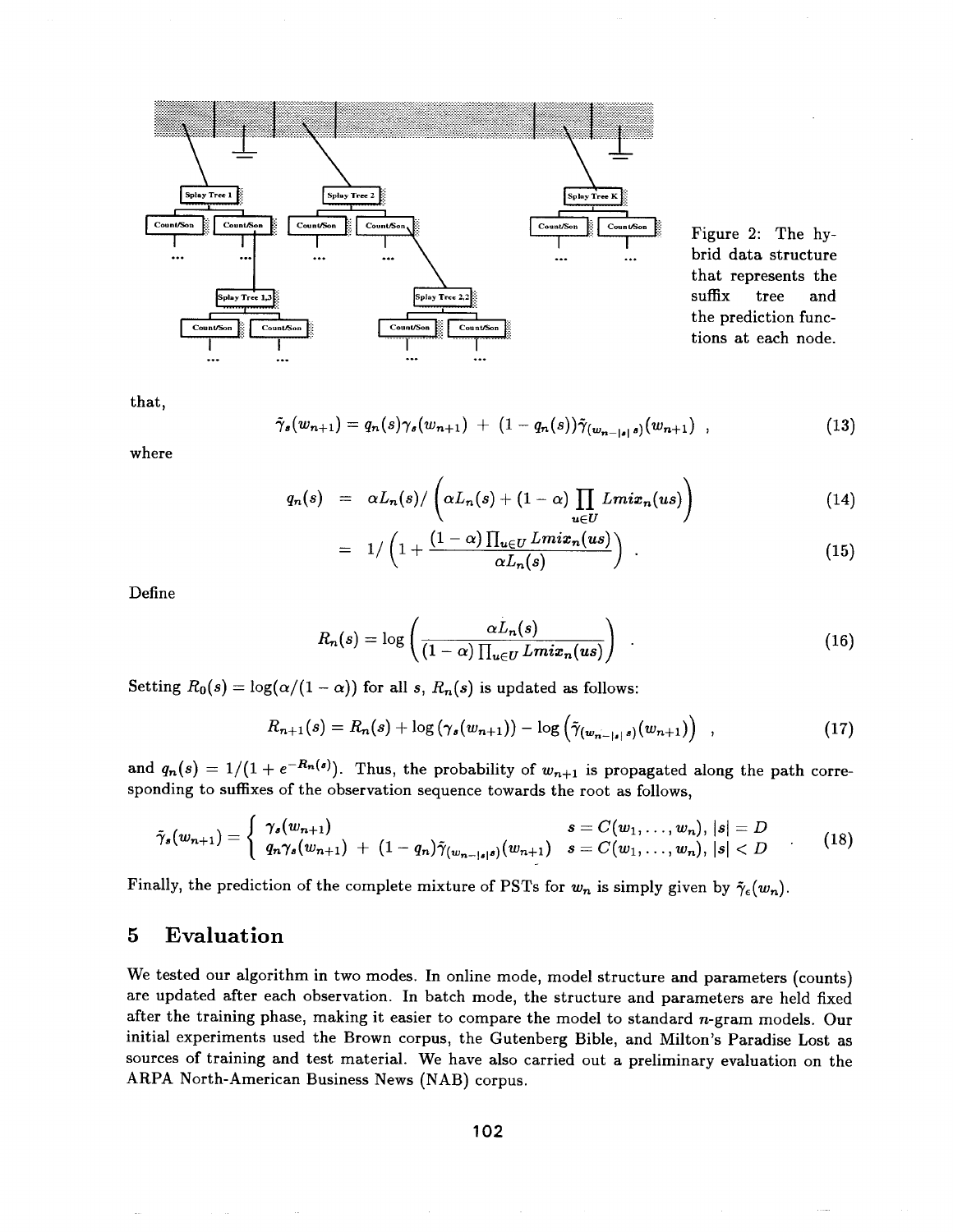For batch training, we partitioned randomly the data into training and testing sets. We then trained a model by running the online algorithm on the training set, and the resulting model, kept fixed, was then used to predict the test data.

As a simple check of the model, we used it to generate text by performing random walks over the PST. A single step of the random walk was performed by going down the tree following the current context and stop at a node with the probability assigned by the algorithm to that node. Once a node is chosen, a word is picked randomly by the node's prediction function. A result of such a random walk is given in Figure 3. The PST was trained on the Brown corpus with maximal depth of five. The output contains several well formed (meaningless) clauses and also cliches such as "conserving our rich natural heritage," suggesting that the model captured some longer-term statistical dependencies.

every year public sentiment for conserving our rich natural heritage is growing but that heritage is shrinking even faster no joyride much of its contract if the present session of the cab driver in the early phases conspiracy but lacking money from commercial sponsors the stations have had to reduce its vacationing

Figure 3: Text created by a random walk over a PST trained on the Brown corpus.

In online mode the advantage of PSTs with large maximal depth is clear. The perplexity of the model decreases significantly as a function of the depth. Our experiments so far suggest that the resulting models are fairly insensitive to the choice of the prior probability,  $\alpha$ , and a prior which favors deep trees performed well. Table 1 summarizes the results on different texts, for trees of growing maximal depth. Note that a maximal depth 0 corresponds to a 'bag of words' model (zero order), 1 to a bigram model, and 2 to a trigram model.

In our first batch tests we trained the model on 15% of the data and tested it on the rest. The results are summarized in Table 2. The perplexity obtained in the batch mode is clearly higher than that of the online mode, since a small portion of the data was used to train the models. Yet, even in this case the PST of maximal depth three is significantly better than a full trigram model. In this mode we also checked the performance of the single most likely (maximum aposteriori) model compared to the mixture of PSTs. This model is found by pruning the tree at the nodes that obtained the highest confidence value, *Ln(s),* and using only the leaves for prediction. As shown in the table, the performance of the MAP model is consistently worse than the performance of the mixture of PSTs.

As a simple test of for applicability of the model for language modeling, we checked it on text which was corrupted in different ways. This situation frequently occurs in speech and handwriting recognition systems or in machine translation. In such systems the last stage is a language model, usually a trigram model, that selects the most likely alternative between the several options passed by the previous; stage. Here we used a PST with maximal depth 4, trained on 90% of the text of *Paradise Lost.* Several sentences that appeared in the test data were corrupted in different ways. We then used the model in the batch mode to evaluate the likelihood of each of the alternatives. In Table 3 we demonstrate one such case, where the first alternative is the correct one. The negative log likelihood and the posterior probability, assuming that the listed sentences are all the possible alternatives, are provided. The correct sentence gets the highest probability according to the model.

Finally, we trained a depth two PST on randomly selected sentences from the NAB corpus totaling approximately 32.5 million words and tested it on two corpora: a separate randomly selected set of sentences from the NAB corpus, totaling around 2.8 million words, and a standard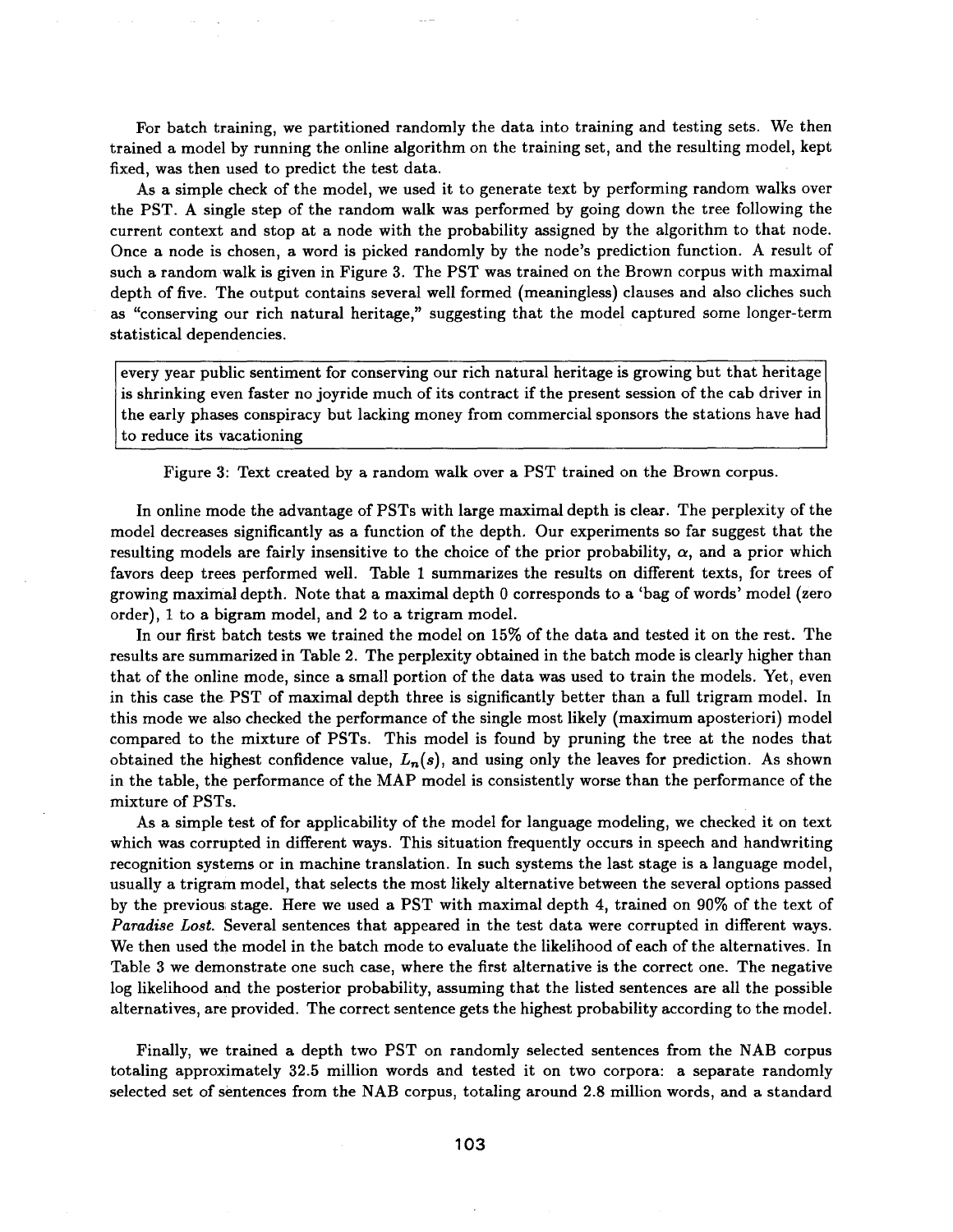| Text          | $\it Maximal$  | Number of    | Perplexity     | Perplexity       | Perplexity         |
|---------------|----------------|--------------|----------------|------------------|--------------------|
|               | Depth          | <b>Nodes</b> | $(\alpha=0.5)$ | $(\alpha=0.999)$ | ( $\alpha=0.001$ ) |
| Bible         | 0              |              | 282.1          | 282.1            | 282.1              |
| (Gutenberg    |                | 7573         | 84.6           | 84.6             | 84.6               |
| Project)      | $\mathbf 2$    | 76688        | 55.9           | 58.2             | 55.5               |
|               | 3              | 243899       | 42.9           | 50.9             | 42.5               |
|               | 4              | 477384       | 37.8           | 49.8             | 37.5               |
|               | 5              | 743830       | 36.5           | 49.6             | 35.6               |
| Paradise Lost | 0              |              | 423.0          | 423.0            | 423.0              |
| by            | 1              | 8754         | 348.7          | 348.7            | 348.7              |
| John Milton   | $\overline{2}$ | 59137        | 251.1          | 289.7            | 243.9              |
|               | 3              | 128172       | 221.2          | 285.3            | 206.4              |
|               | 4              | 199629       | 212.5          | 275.2            | 202.1              |
|               | 5              | 271359       | 209.3          | 265.6            | 201.6              |
| <b>Brown</b>  | $\bf{0}$       |              | 452.8          | 452.8            | 452.8              |
| Corpus        | 1              | 12647        | 276.5          | 276.5            | 276.5              |
|               | $\overline{2}$ | 76957        | 202.9          | 232.6            | 197.1              |
|               | 3              | 169172       | 165.8          | 224.0            | 165.6              |
|               | 4              | 267544       | 160.5          | 223.9            | 159.7              |
|               | 5              | 367096       | 158.7          | 223.8            | 158.7              |

Table 1: The perplexity of PSTs for the online mode.

ARPA NAB development test set of around 8 thousand words. The PST perplexity on the first test set was 168, and on the second 223. In comparison, a trigram backoff model built form the same training set has perplexity of 247.7 on the second test set. Further experiments using longer maximal depth and allowing comparisons with existing  $n$ -gram models trained on the full (280 million word) NAB corpus will require improved data structures and pruning policies to stay within reasonable memory limits.

## **6 Conclusions and Further Work**

PSTs are able to capture longer correlations than traditional fixed order n-grams, supporting better generalization ability from limited training data. This is especially noticeable when phrases longer than a typical n-gram order appear repeatedly in the text. The PST learning algorithm allocates a proper node for the phrase whereas a bigram or trigram model captures only a truncated version of the statistical dependencies among words in the phrase.

Our current learning algorithm is able to handle moderate size corpora, but we hope to adapt it to work with very large training corpora (100s of millions of words). The main obstacle to those applications is the space required for the PST. More extensive pruning may be useful for such large training sets, but the most promising approach may involve a batch training algorithm that builds a compressed representation of the PST final from an efficient representation, such as a suffix array, of the relevant subsequences of the training corpus.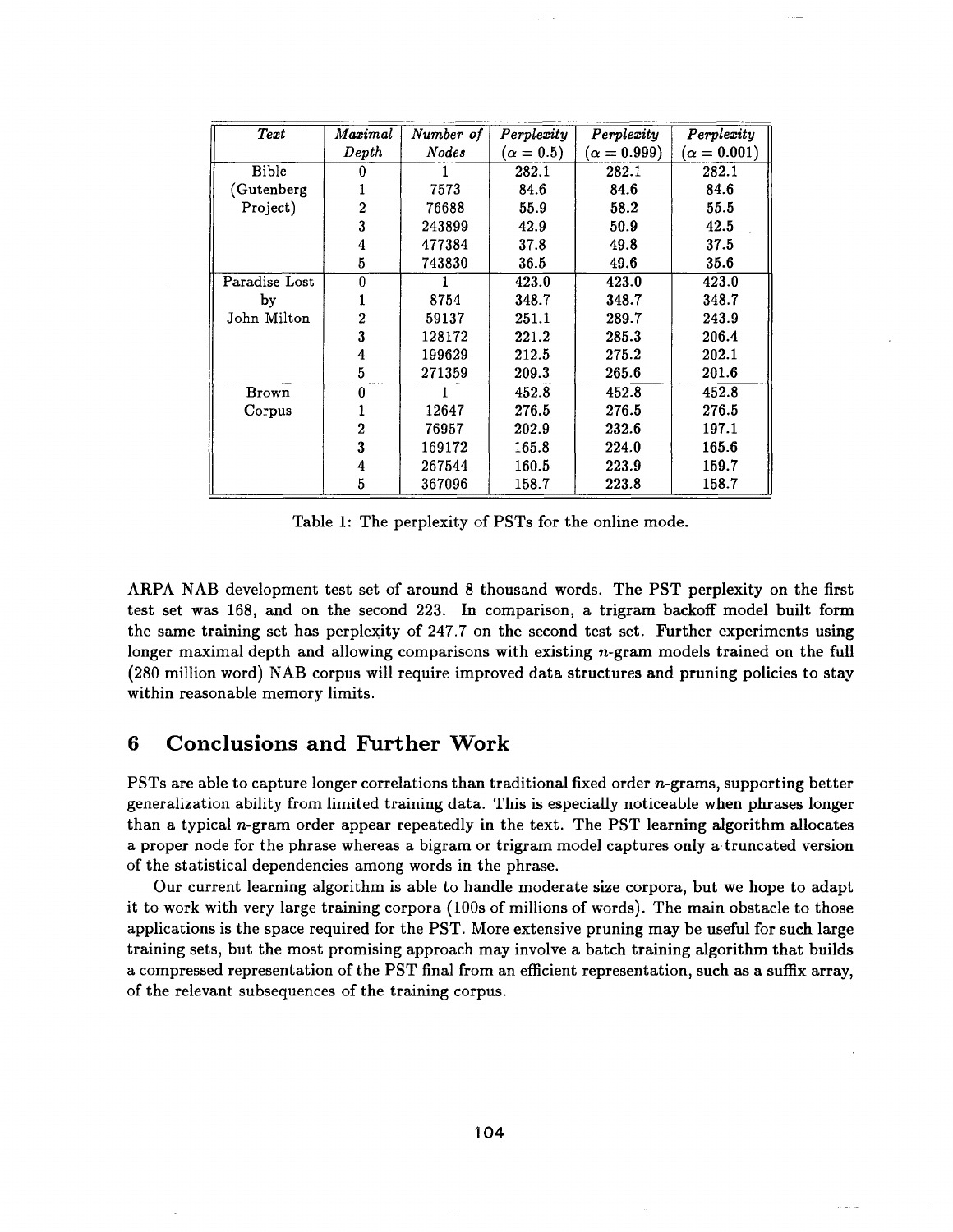| $\mathit{Text}$ | Maximal Depth | Perplexity ( $\alpha = 0.5$ ) | Perplexity (MAP Model) |
|-----------------|---------------|-------------------------------|------------------------|
| Bible           |               | 411.3                         | 411.3                  |
| (Gutenberg)     |               | 172.9                         | 172.9                  |
| Project)        | 2             | 149.8                         | 150.8                  |
|                 | 3             | 141.2                         | 143.7                  |
|                 | 4             | 139.4                         | 142.9                  |
|                 | 5             | 139.0                         | 142.7                  |
| Paradise Lost   | 0             | 861.1                         | 861.1                  |
| by              |               | 752.8                         | 752.8                  |
| John Milton     | 2             | 740.3                         | 746.9                  |
|                 | 3             | 739.3                         | 747.7                  |
|                 | 4             | 739.3                         | 747.6                  |
|                 | 5             | 739.3                         | 747.5                  |
| Brown           | 0             | 564.6                         | 564.6                  |
| Corpus          |               | 407.3                         | 408.3                  |
|                 | $\bf{2}$      | 396.1                         | 399.9                  |
|                 | 3             | 394.9                         | 399.4                  |
|                 | 4             | 394.5                         | 399.2                  |
|                 | 5             | 394.4                         | 399.1                  |

Table 2: The perplexity of PSTs for the batch mode.

|                                              |        | Negative Log. Likl. Posterior Probability |
|----------------------------------------------|--------|-------------------------------------------|
| from god and over wrath grace shall abound   | 74.125 | 0.642                                     |
| from god but over wrath grace shall abound   | 82.500 | 0.002                                     |
| from god and over worth grace shall abound   | 75.250 | 0.295                                     |
| from god and over wrath grace will abound    | 78.562 | 0.030                                     |
| before god and over wrath grace shall abound | 83.625 | 0.001                                     |
| from god and over wrath grace shall a bound  | 78.687 | 0.027                                     |
| from god and over wrath grape shall abound   | 81.812 | 0.003                                     |

Table 3: The likelihood induced by a PST of maximal depth 4 for different corrupted sentences.

## **References**

- T.C. Bell, J.G. Cleary, I.H. Witten. 1990. Text Compression. Prentice Hall.
- P.F. Brown, V.J. Della Pietra, P.V. deSouza, J.C. Lai, R.L. Mercer. 1990. Class-based n-gram models of natural language. In *Proceedings of the IBM Natural Language ITL,* pages 283-298, Paris, France, March.
- N. Cesa-Bianchi, Y. Freund, D. Haussler, D.P. Helmbold, R.E. Schapire, M. K. Warmuth. 1993. How to use expert advice. Proceedings of the 24th Annual ACM Symposium on Theory of Computing (STOC).
- K.W. Church and W.A. Gale. 1991. A comparison of the enhanced Good-Turing and deleted estimation methods for estimating probabilities of English bigrams. *Computer Speech and Language,* 5:19-54.